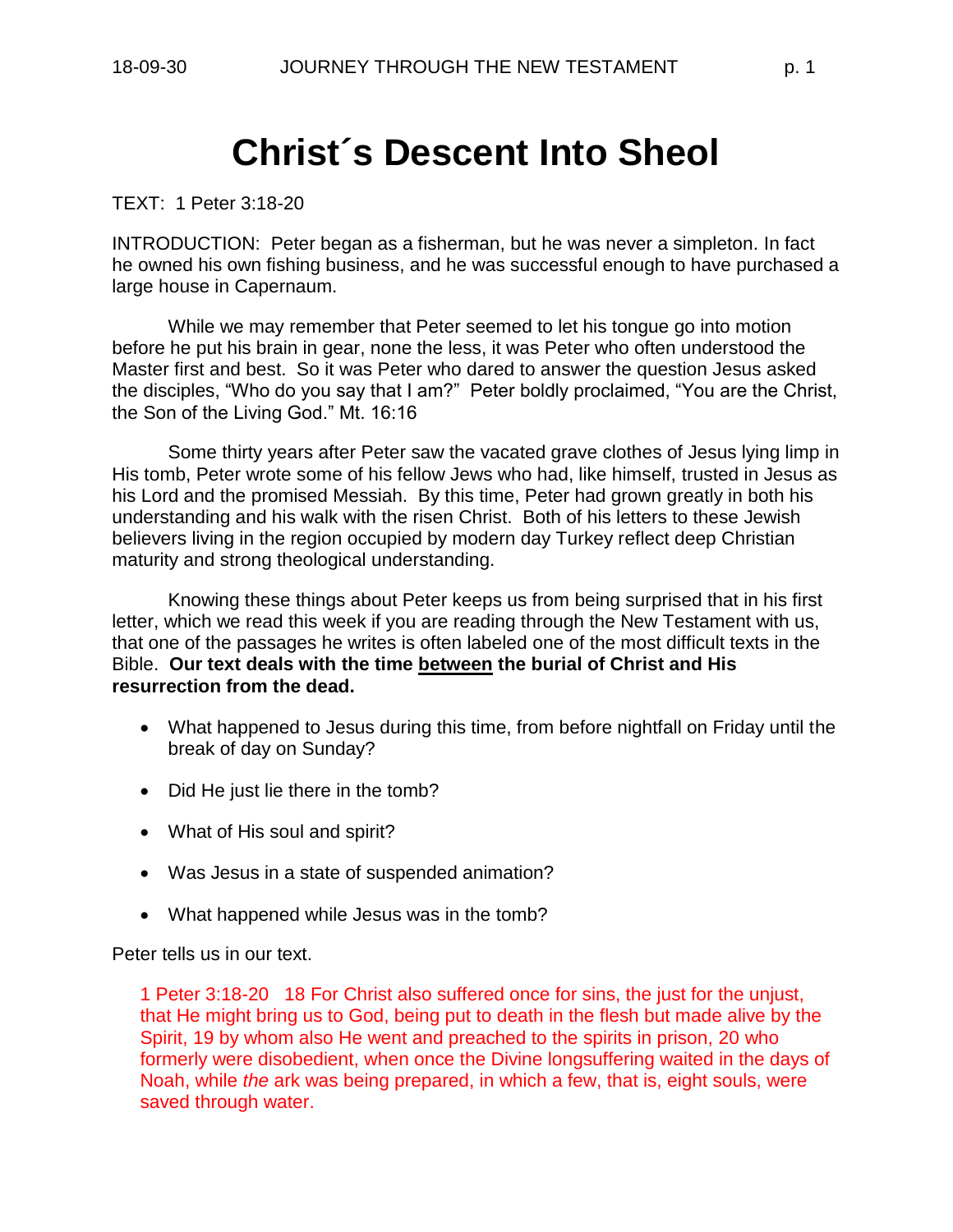I want to offer you **two keys to this passage of Scripture** which will unlock this text and many, many others in the Bible if you will use them.

- 1. **Let the text speak for itself.** Do not allegorize, symbolize, or spiritualize unless the text or a related text so indicates, or the clear sense of the text demands it. Most of the time, when the Bible speaks in symbol, the text will tell you so. The single largest reason people find this text difficult is that they do not want to believe what it says at face value.
- 2. **Compare this passage with similar passages elsewhere in the Bible.** In fact other passages that relate to this one are often labeled individually as "difficult to understand." But if you put them all together, they fit together like pieces of a puzzle, each one adding clarity to the other.

So, let us just ask basic questions to this text and seek answers from this text and other passages related to it.

### **I. WHO ARE THE SPIRITS IN PRISON?**

The text says that Christ preached to spirits in prison.

#### **A. Disobedient**

- **B. During the days of Noah while the ark was being built.** So, let us go to that portion of Scripture that describes the time while Noah was building the ark.
- **C. These are the fallen angelic "sons of God" of Gen. 6:1-5** who sinned by cohabitating with human women and by so doing increased the wickedness of an already exceedingly sinful world.

Gen. 6:1, 2, 4 1 Now it came to pass, when men began to multiply on the face of the earth, and daughters were born to them, 2 that the sons of God saw the daughters of men, that they *were* beautiful; and they took wives for themselves of all whom they chose. 4 There were giants on the earth in those days, and also afterward, when the sons of God came in to the daughters of men and they bore *children* to them. Those *were* the mighty men who *were* of old, men of renown.

- **D.** Other passages? Doing a few searches on key words leads us to discover other passages related to this.
	- **1.** 2 Peter 2:4 For if God did not spare the angels who sinned, but cast them down to hell and delivered them into chains of darkness, to be reserved for judgment;
	- **2.** Jude 6 And the angels who did not keep their proper domain, but left their own abode, He has reserved in everlasting chains under darkness for the judgment of the great day;
	- **3.** Revelation 9:1-2 Then the fifth angel sounded: And I saw a star fallen from heaven to the earth. To him was given the key to the bottomless pit. And he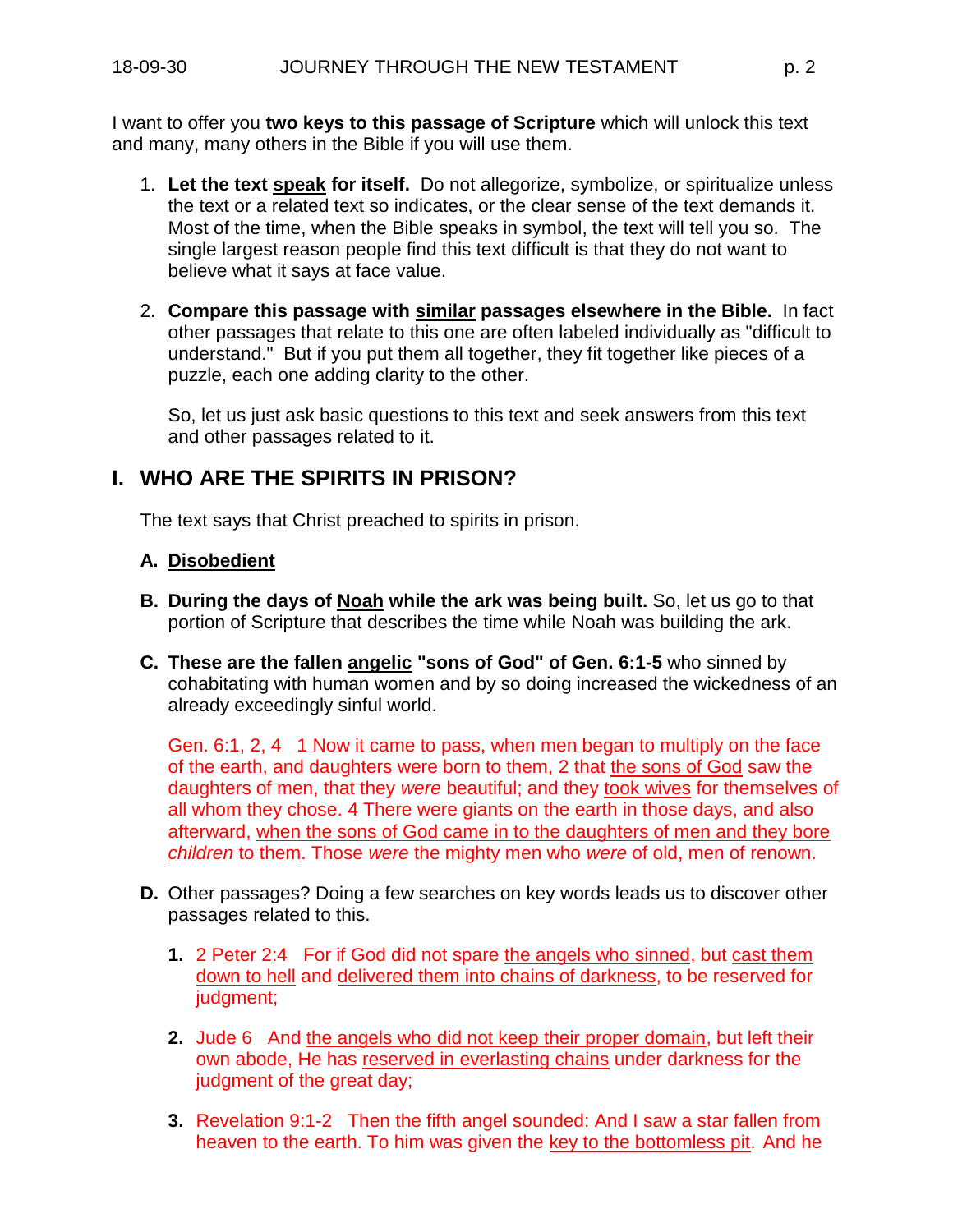opened the bottomless pit, and smoke arose out of the pit like the smoke of a great furnace. So the sun and the air were darkened because of the smoke of the pit.

## **II. WHAT AND WHERE IS THE PRISON?**

#### **The prison is a part of what the Old Testament calls Sheol.**

The reason many do not understand what the Bible means by Sheol, which is a Hebrew name, is because the word Sheol is translated as grave, pit, death, or hell in many English translations. This is a mistake in translation. Sheol is a place name.

#### **A. Sheol in the Bible**

- **1. Sheol - the abode of the dead**
	- **a. for the unrighteous**
	- **b. and the righteous**



If you would like to check this out for yourself, and I hope you will, look at my sermon notes on our church website. I have included a chart I found showing all 65 places in the Old Testament that the word Sheol is used, and how it is translated in a number of Bibles.

|                         |                    |       |                        | Translation of Sheol in the Old Testament |             |                                      |       |                  |                       | s. 6:5               | graue              | grave      | graue                  | grave*2    | grave        | <b>Sheol</b>                     | <b>Sheol</b> | hades            | inferno         |
|-------------------------|--------------------|-------|------------------------|-------------------------------------------|-------------|--------------------------------------|-------|------------------|-----------------------|----------------------|--------------------|------------|------------------------|------------|--------------|----------------------------------|--------------|------------------|-----------------|
|                         | 1611               | KJV   | Geneva                 | <b>NIV</b>                                | <b>NKJV</b> | <b>NASB &amp;</b>                    | YLT   | Ro &             | Vulgate               | 9:17                 | hell               | hell       | hell                   | arave*2    | hell         | <b>Sheol</b>                     | Sheol        | hades            | infernum*11     |
|                         | KJV                |       | <b>Bible</b>           |                                           |             | <b>NRSV</b>                          |       | LXX*1            |                       | s. 16:10             | hell               | hell       | graue                  | grave*2    | <b>Sheol</b> | <b>Sheol</b>                     | <b>Sheol</b> | hades            | <b>N/A</b>      |
| Gn: 37:35               | graue              | grave | graue                  | grave*2                                   | grave       | Sheol                                | Sheol | hades*3          | infernum              | <sup>2</sup> s. 18:5 | hell               | hell       | graue                  | grave*2    | Sheol        | <b>Sheol</b>                     | Sheol        | hades            | <b>N/A</b>      |
| Gn. 42-3                | graue              | grave | graue                  | grave*2                                   | grave       | Sheol                                | sheol | hades            | <i>inferos</i>        | s.30:3               | graue              | grave      | graue                  | arave*2    | grave        | <b>Sheol</b>                     | Sheol        | hades            | N/A             |
| Gn 44:                  | graue              | grave | graue                  | grave*2                                   | grave       | Sheol                                | sheol | hades            | inferos               | 31:17                | graue              | grave      | graue                  | grave*2    | grave        | Sheol                            | <b>Sheol</b> | hades            | N/V             |
| Gn: 44:3                | graue.             | grave | graue                  | grave                                     | grave       | Sheol                                | sheol | hades            | inferos               | 5s.49:14             | graue              | grave      | graue                  | grave*2    | grave        | <b>Sheol</b>                     | Sheol        | hades            | N/A             |
| 10, 16, 30              | pit                | pit   | pit                    | grave*2                                   | pit         | Sheol                                | Sheol | hades            | infernum              | Ъg.<br>$9:14*5$      | graue              | grave      | graue                  | grave*2    | grave        | <b>Sheol</b>                     | <b>Sheol</b> | hades            | N/A             |
| lu. 16:33               | pit                | pit   | pit                    | grave                                     | pit         | Sheol                                | Sheol | hades            | infernum              | s.49:15              | graue              | grave      | graue                  | grave      | grave        | <b>Sheol</b>                     | <b>Sheol</b> | hades            | N/A             |
| <b>District Company</b> | lowest<br>hell     | hell  | bottome<br>of hell     | the realm<br>of death*4                   | hell        | Sheol                                | Sheol | hades            | inferni               | s.55:15              | hell               | hell       | graue                  | grave*2    | hell         | <b>Sheol</b>                     | <b>Sheol</b> | hades            | <b>N/V</b>      |
| <b>Sa 26</b>            | graue              | grave | graue                  | grave                                     | grave       | Sheol                                | Sheol | hades            | infernum              | s. 86:13             | hell               | hell       | lowest<br>graue        | grave*2    | <b>Sheol</b> | <b>Sheol</b>                     | <b>Sheol</b> | hades            | N/V             |
| 'Sa 22.                 | Hell               | hell  | graue                  | grave*2                                   | Sheol       | Sheol                                | Sheol | hades            | inferi                | s 88:3               | graue              | grave      | graue                  | arave*2    | grave        | <b>Sheol</b>                     | <b>Sheol</b> | hades            | <b>N/A</b>      |
| K <sub>1</sub> 2.6      | graue              | grave | graue                  | grave*2                                   | grave       | Sheol                                | Sheol | hades            | inferos               | 5.89:48              | graue              | grave      | graue                  | grave*2    | grave        | <b>Sheol</b>                     | <b>Sheol</b> | hades            | <b>N/V</b>      |
| Ki: 2:9                 | graue              | grave | graue                  | grave                                     | grave       | Sheol                                | Sheol | hades            | infernum              |                      | 1611<br><b>KJV</b> | <b>KJV</b> | Geneva<br><b>Bible</b> | <b>NIV</b> | <b>NKJV</b>  | <b>NASB &amp;</b><br><b>NRSV</b> | <b>YLT</b>   | Ro &<br>$LXX^*1$ | Vulgate         |
| ob7.9                   | graue              | grave | graue                  | grave*2                                   | grave       | Sheol                                | Sheol | hades            | inferos               | s 116.               | hell               | hell       |                        | grave*2    | <b>Sheol</b> | <b>Sheol</b>                     | <b>Sheol</b> | hades            | N/V             |
| ob 11.8                 | hell               | hell  | hell                   | grave*2                                   | Sheol       | Sheol                                | Sheol | hades            | inferno               |                      |                    |            | graue                  |            |              |                                  |              |                  |                 |
| 00114                   | graue              | grave | graue                  | grave*2                                   | grave       | Sheol                                | Sheol | hades            | inferno.              | $9s$ 139 8           | hell               | hell       | hell                   | depths*2   | hell         | <b>Sheol</b>                     | <b>Sheol</b> | hades            | N/A             |
| ob17                    | graue              | grave | graue                  | grave*2                                   | grave       | Sheol                                | Sheol | hades            | <i><b>inferus</b></i> | 9s.141               | grayes             | grave      | graues                 | grave*2    | grave        | <b>Sheol</b>                     | $*6$         | hades            | N/A             |
| ob 17:16                | pit                | pit   | pit                    | death*2                                   | Sheol       | Sheol                                | Sheol | hades            | infernum              | Pr. 4:12             | graue              | grave      | graue                  | grave*2    | Sheol        | Sheol                            | <b>Sheol</b> | hades            | infernus        |
|                         |                    |       |                        |                                           |             |                                      |       |                  |                       | 1.5.5                | hell               | hell       | hell                   | grave*2    | hell         | <b>Sheol</b>                     | Sheol        | hades            | inferos         |
|                         | 1611<br><b>KJV</b> | KJV   | Geneva<br><b>Bible</b> | <b>NIV</b>                                | <b>NKJV</b> | NASB <sub>&amp;</sub><br><b>NRSV</b> | YLT   | Ro &<br>$LXX^*1$ | Vulgate               | h. 7:27              | hell               | hell       | graue                  | grave*2    | hell         | Sheol                            | <b>Sheol</b> | hades            | <b>inferi</b>   |
| ob 21 1.                | graue              | grave | graue                  | grave*2                                   | grave       | <b>Sheol</b>                         | Sheol | hades            | inferna               | 1.9:18               | hell               | hell       | hell                   | grave*2    | hell         | <b>Sheol</b>                     | Sheol        | hades            | inferni         |
| ob 24:19                | graue              | grave | graue                  | grave*2                                   | grave       | Sheol                                | Sheol | hades            | inferos               | Pr. 15:11            | Hell               | hell       | Hell                   | Death*2    | hell         | <b>Sheol</b>                     | <b>Sheol</b> | hades            | <i>infernus</i> |
| ob 26 8                 | Hell               | hell  | graue                  | Death*2                                   | Sheol       | Sheol                                | Sheol | hades            | infernus <sup>-</sup> | $-16:24$             | hell               | hell       | hell                   | grave*2    | hell         | <b>Sheol</b>                     | <b>Sheol</b> | hades            | inferno         |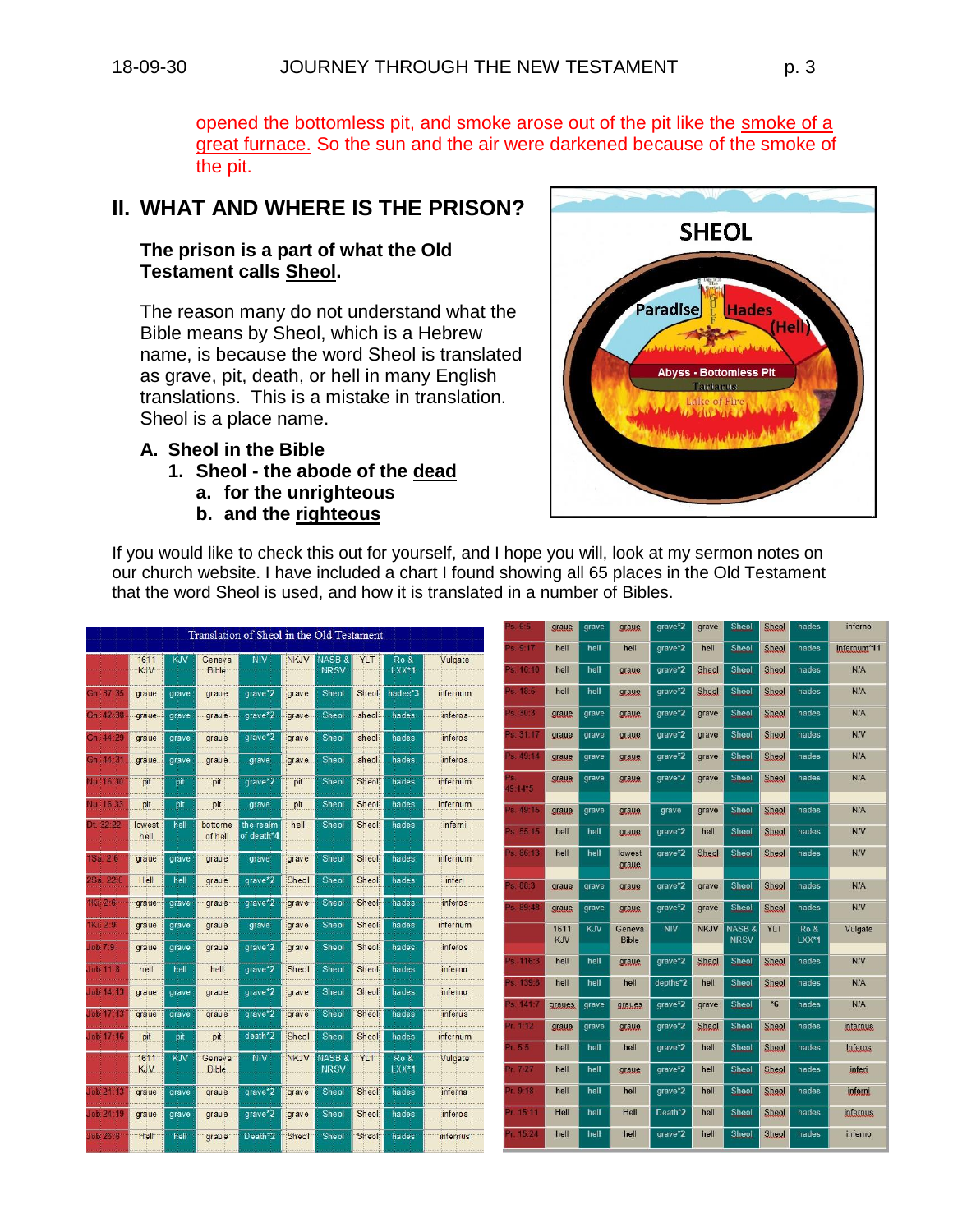| 23:14          | hell               | hell   | hell *7                | death*2    | hell         | Sheol                            | <b>Sheol</b> | hades            | inferno         | on. $2.2$                                                                                                                                                                                                                                                                                                                                                                                   | hell               | hell*9 | hell | grave*2                                                                                                                                                    | Sheol | <b>Sheol</b> | sheol | hades | inferni*12                                                                                                |  |  |  |  |
|----------------|--------------------|--------|------------------------|------------|--------------|----------------------------------|--------------|------------------|-----------------|---------------------------------------------------------------------------------------------------------------------------------------------------------------------------------------------------------------------------------------------------------------------------------------------------------------------------------------------------------------------------------------------|--------------------|--------|------|------------------------------------------------------------------------------------------------------------------------------------------------------------|-------|--------------|-------|-------|-----------------------------------------------------------------------------------------------------------|--|--|--|--|
| 27.20          | Hell               | hell   | graue                  | Death*2    | hell         | Sheol                            | <b>Sheol</b> | hades            | <b>infernus</b> | lab.2.5                                                                                                                                                                                                                                                                                                                                                                                     | hell               | hell   | hell | grave*2                                                                                                                                                    | hell  | Sheol        | sheol | hades | <i>infernus</i>                                                                                           |  |  |  |  |
| Pr. 30:16      | graue              | grave  | graue                  | grave*2    | grave        | Sheol                            | <b>Sheol</b> | hades            | infernus        |                                                                                                                                                                                                                                                                                                                                                                                             |                    |        |      | *1 Rotherham's Emphasized Bible says hades is almost uniform Septuagint {LXX} rendering of the                                                             |       |              |       |       |                                                                                                           |  |  |  |  |
| Ec. 9:10       | graue              | grave  | graue                  | grave*2    | grave        | Sheol                            | <b>Sheol</b> | hades            | inferos         | Hebrew sheol, which is found 65 times in the OT {appendix, p.270}.<br>*2 note says Hebrew Sheol<br>*3 note says sheol or hades<br>*4 note says Hebrew to Sheol<br>*5 the word sheol occurs twice in the verse.<br>*6 Saul, not Sheol<br>*7 Margin: " that is, from destruction"<br>*8 NASB: Sheol. NRSV: grave<br>*9 marg. or, The grave {The New Englishman's Hebrew Concordance, p.1220}. |                    |        |      |                                                                                                                                                            |       |              |       |       |                                                                                                           |  |  |  |  |
| SS. 8:6        | graue              | grave  | graue                  | grave*2    | grave        | Sheol<br>arave*8                 | <b>Sheol</b> | hades            | <i>inferus</i>  |                                                                                                                                                                                                                                                                                                                                                                                             |                    |        |      |                                                                                                                                                            |       |              |       |       |                                                                                                           |  |  |  |  |
| s.5:14         | hell               | hell   | hell                   | grave*2    | <b>Sheol</b> | Sheol                            | <b>Sheol</b> | hades            | <i>infernus</i> |                                                                                                                                                                                                                                                                                                                                                                                             |                    |        |      |                                                                                                                                                            |       |              |       |       |                                                                                                           |  |  |  |  |
| s. 14:9        | Hell               | hell*9 | Hell                   | qrave*2    | hell         | Sheol                            | <b>Sheol</b> | hades            | <i>infernus</i> |                                                                                                                                                                                                                                                                                                                                                                                             |                    |        |      |                                                                                                                                                            |       |              |       |       |                                                                                                           |  |  |  |  |
|                | 1611<br><b>KJV</b> | KJV    | Geneva<br><b>Bible</b> | <b>NIV</b> | <b>NKJV</b>  | <b>NASB &amp;</b><br><b>NRSV</b> | YLT          | Ro &<br>$LXX^*1$ | Vulgate         | *10 spelled with one I in the original<br>*11 verse 18 in the Latin Vulgate and Douay-Rheims Bibles.<br>*12 verse 3 in the Latin Vulgate and Douay-Rheims Bibles.                                                                                                                                                                                                                           |                    |        |      |                                                                                                                                                            |       |              |       |       |                                                                                                           |  |  |  |  |
| s. 14:11       | Hell               | qrave  | graue                  | grave      | <b>Sheol</b> | Sheol                            | <b>Sheol</b> | hades            | inferos         | N/A = Not Available. The word does not appear in these verses in the Vulgate.<br>N/V = No Verse. The verse does not appear in the Vulgate.<br>The German 1905 Elberfelder version uses Scheol<br>The Latin Vulgate uses inferos in various forms<br>The RSV follows the NRSV<br>Darby uses Sheol throughout the OT<br>Note:<br>Ez. 31:16.17                                                 |                    |        |      |                                                                                                                                                            |       |              |       |       |                                                                                                           |  |  |  |  |
| s. 14:15       | hel*10             | hell   | graue                  | grave      | <b>Sheol</b> | Sheol                            | <b>Sheol</b> | hades            | infernum        |                                                                                                                                                                                                                                                                                                                                                                                             |                    |        |      |                                                                                                                                                            |       |              |       |       |                                                                                                           |  |  |  |  |
| s. 28:15       | hell               | hell   | hell                   | grave*2    | <b>Sheol</b> | Sheol                            | <b>Sheol</b> | hades            | <i>inferno</i>  |                                                                                                                                                                                                                                                                                                                                                                                             |                    |        |      |                                                                                                                                                            |       |              |       |       |                                                                                                           |  |  |  |  |
| s. 28:18       | hell               | hell   | hell                   | qrave      | <b>Sheol</b> | Sheol                            | <b>Sheol</b> | hades            | inferno         |                                                                                                                                                                                                                                                                                                                                                                                             |                    |        |      |                                                                                                                                                            |       |              |       |       |                                                                                                           |  |  |  |  |
| s. 38:10       | graue              | grave  | graue                  | death*2    | <b>Sheol</b> | Sheol                            | Sheol        | hades            | inferi          |                                                                                                                                                                                                                                                                                                                                                                                             |                    |        |      |                                                                                                                                                            |       |              |       |       |                                                                                                           |  |  |  |  |
| s. 38:18       | graue              | grave  | graue                  | qrave*2    | <b>Sheol</b> | Sheol                            | <b>Sheol</b> | hades            | <i>infernus</i> |                                                                                                                                                                                                                                                                                                                                                                                             | Original 1611 KJV: |        |      | I made the nations to shake at the sound of his fall, when I cast him downe to hell with them that                                                         |       |              |       |       |                                                                                                           |  |  |  |  |
| s.579          | hell               | hell   | hell                   | grave*2    | <b>Sheol</b> | Sheol                            | <b>Sheol</b> | hades            | inferos         |                                                                                                                                                                                                                                                                                                                                                                                             |                    |        |      | descend downe into the pit; and all the trees of Eden, the choice and best of Lebanon, all that drinke                                                     |       |              |       |       |                                                                                                           |  |  |  |  |
| Ez. 31:1!      | graue              | grave  | hell                   | grave*2    | hell         | Sheol                            | sheol        | hades            | <i>inferos</i>  |                                                                                                                                                                                                                                                                                                                                                                                             |                    |        |      | them that be slaine with the sword, and they that were his arme, that dwelt ynder his shadows in the                                                       |       |              |       |       | water, shall be comforted in the nether parts of the earth. They also went downe into hell with him ynto  |  |  |  |  |
| Ez. 31:16      | hell               | hell   | hell                   | grave      | hell         | <b>Sheol</b>                     | sheol        | hades            | <i>infernum</i> | middest of the heathen.                                                                                                                                                                                                                                                                                                                                                                     | Contemporary KJV:  |        |      |                                                                                                                                                            |       |              |       |       |                                                                                                           |  |  |  |  |
| Ez 31:17       | hell               | hell   | hel *10                | grave      | hell         | Sheol                            | sheol        | hades            | infernum        | I made the nations to shake at the sound of his fall, when I cast him down to hell with them that descend                                                                                                                                                                                                                                                                                   |                    |        |      |                                                                                                                                                            |       |              |       |       |                                                                                                           |  |  |  |  |
| Ez. 32:21      | hell               | hell   | hell                   | grave*2    | hell         | Sheol                            | sheol        | hades            | inferni         | into the pit; and all the trees of Eden, the choice and best of Lebanon, all that drink water, shall be<br>comforted in the nether parts of the earth. They also went down into hell with him unto them that be slair                                                                                                                                                                       |                    |        |      |                                                                                                                                                            |       |              |       |       |                                                                                                           |  |  |  |  |
| Ez 32:27       | hell               | hell   | graue                  | grave      | hell         | Sheol                            | sheol        | hades            | <i>infernum</i> | with the sword; and they that were his arm, that dwelt under his shadow in the midst of the heathen.<br>NKJV:<br>I made the nations shake at the sound of its fall, when I cast it down to hell together with those who<br>descend into the Pit; and all the trees of Eden, the choice and best of Lebanon, all that drink water, were                                                      |                    |        |      |                                                                                                                                                            |       |              |       |       |                                                                                                           |  |  |  |  |
| Ho. 13:1       | graue              | grave  | graue                  | grave*2    | grave        | <b>Sheol</b>                     | <b>Sheol</b> | hades            | mortis          |                                                                                                                                                                                                                                                                                                                                                                                             |                    |        |      |                                                                                                                                                            |       |              |       |       |                                                                                                           |  |  |  |  |
| Ho.<br>13:14*5 | graue              | grave  | graue                  | grave*2    | Grave        | Sheol                            | <b>Sheol</b> | hades            | <i>inferne</i>  |                                                                                                                                                                                                                                                                                                                                                                                             |                    |        |      | and those who were its strong arm dwelt in its shadows among the nations.                                                                                  |       |              |       |       | comforted in the depths of the earth. They also went down to hell with it, with those slain by the sword; |  |  |  |  |
| Am. 9:2        | hell               | hell   | hell                   | grave*2    | hell         | Sheol                            | sheol        | hades            | infernum        |                                                                                                                                                                                                                                                                                                                                                                                             |                    |        |      | Note: 1611 KJV also contained the 14 Apocryphal books which we did not include in the count.<br>Note: Grave was spelled graue in 1611 KJV and Geneva bible |       |              |       |       |                                                                                                           |  |  |  |  |

Sheol has several parts.

- **2. Paradise - place of comfort and waiting for the atonement for believers.**
- **3. Hades or Hell - place of fire and torment where unbelievers await the final judgment.**
- **4. Great gulf between Paradise and Hell** Luke 16:26 And besides all this, between us and you there is a great gulf fixed, so that those who want to pass from here to you cannot, nor can those from there pass to us.'
- **5. At the bottom of the great gulf is Tartarus,** also called **the Abyss,** or **the bottomless pit.**
- **B. Tartarus (or the bottomless pit) is where these demonic creatures, these fallen angels, spirits, are imprisoned.** 
	- **1.** This is the prison where the demons that sinned so grievously during the years before the Great Flood are in chains.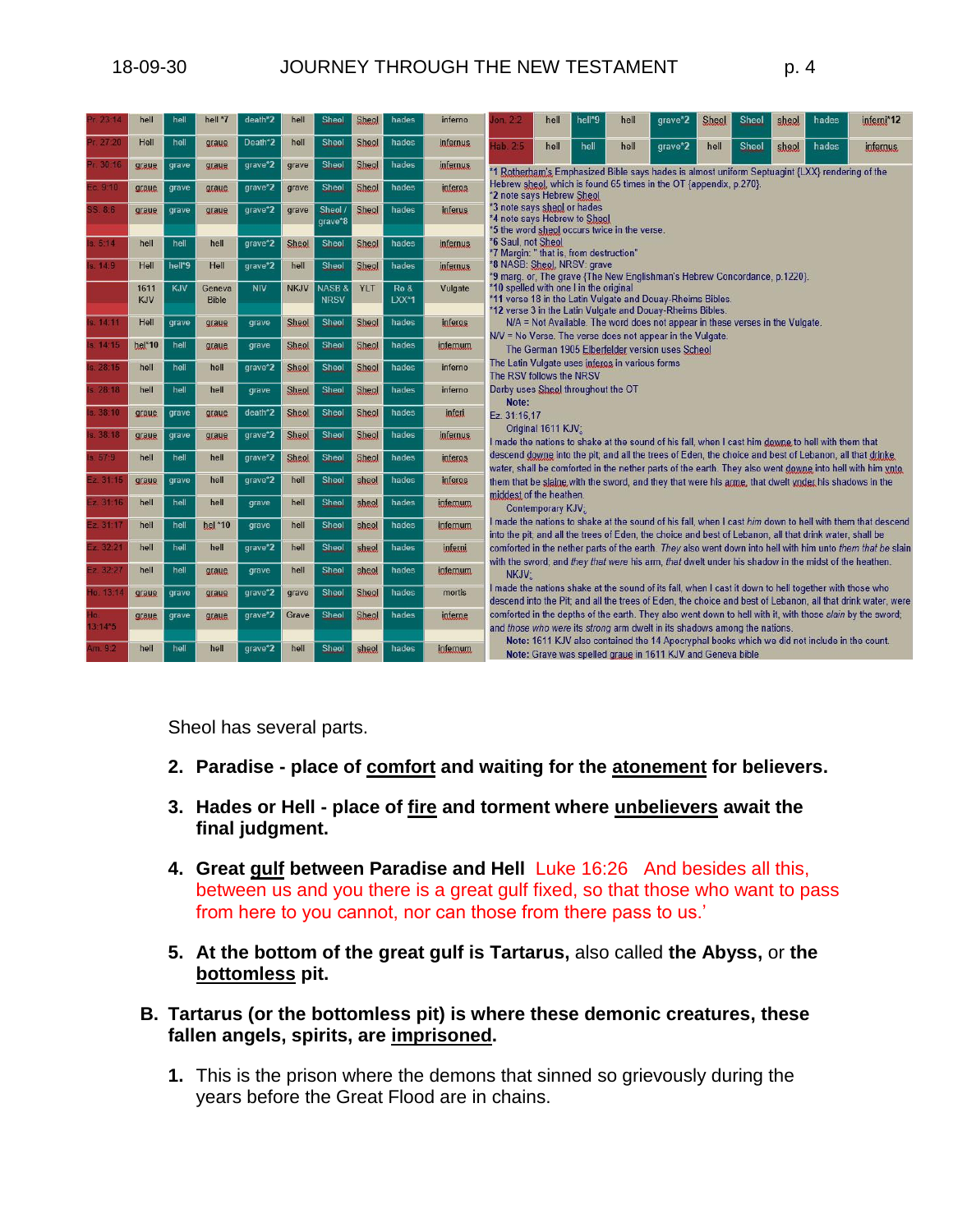**2.** This is the pit that will be opened during the Tribulation and demons loosed on the earth.

## **III. WHAT DID CHRIST DO?**

- **A. He went** 
	- **1. in the Spirit**
	- **2. between His death and resurrection**
		- **a.** Remember, **when we die, only the body dies, not the soul and spirit.**  2 Corinthians 5:8 We are confident, yes, well pleased rather to be absent from the body and to be present with the Lord.
		- **b. So while the lifeless body of Jesus lay in the tomb the rest of Friday, Saturday, and early Sunday until near daybreak, where was the Spirit of Jesus?**
		- **c.** Even without this passage, we know if we think about it.
		- **d. On Friday afternoon before He died, He told someone where He would be later that day.** Luke 23:43 And Jesus said to him, "Assuredly, I say to you, today you will be with Me in Paradise."
		- **e.** So **Jesus, in the Spirit, before His bodily resurrection on Sunday morning, went to Paradise in Sheol.**
- **B. Not to suffer the pains of hell. (He suffered once, not twice.)**
- **C. He preached (proclaimed).** This is not the word for "preach the gospel." This word means to announce.
	- **1. His vicarious death - once for all, the just for the unjust.**
	- **2. Who heard?**
		- **a. The believers awaiting the saving sacrifice** of Isaiah's Suffering Servant and John the Baptist's Lamb of God, wept with tears of joy and shouted hallelujahs to the Son of God and prepared to follow Him as upon His resurrection He would lead captivity captive and move Paradise to the third heaven, the residence of God.
		- **b. The imprisoned spirits** for sure; and I picture the hideous creatures, their deceptive beauty with which they could appear as angels of light stripped away, cowering, spitting, snarling in the presence of their Conqueror and Captor, knowing that this announcement means they are doomed for eternity without hope of ever overcoming the power of the God who made them to be His ministering spirits but against whom they rebelled in the attempt to follow Satan.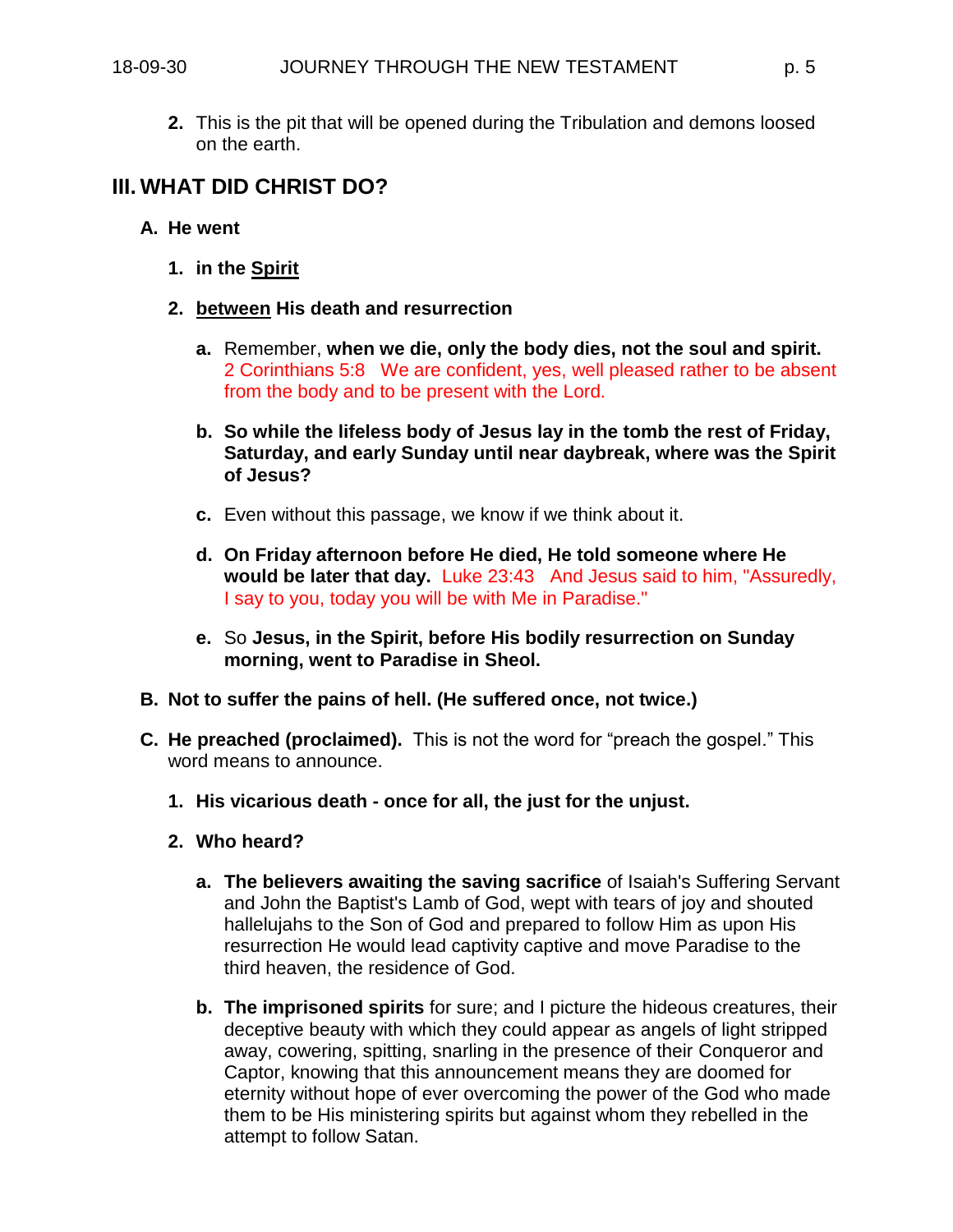- **c.** But I suspect **the lost, the unbelievers in hell, also heard.** And they wept tears without mix of joy, grief without any end, terror without any hope, for the day of decision, the time of opportunity had passed them by. There would be no second chance.
- **3. After Jesus made His proclamation, He came back to the face of this earth and by the power of God Almighty, entered into His resurrection body, and came out of the tomb.**
- **4.** And He led those OT believers out of Sheol and many of them were seen walking the streets of Jerusalem after His resurrection, and **He moved Paradise to the third heaven**, to the New Jerusalem, the eternal City of God, where it remains to this day.

Matthew 27:52-53 52 and the graves were opened; and many bodies of the saints who had fallen asleep were raised; 53 and coming out of the graves after His resurrection, they went into the holy city and appeared to many.

**5. Paul also refers to Christ´s descent into Sheol.**

Ephesians 4:8–9

8 Therefore He says:

*"When He ascended on high,* 

*He led captivity captive,* 

*And gave gifts to men."* 

9 (Now this, *"He ascended"*—what does it mean but that He also first descended into the lower parts of the earth?

**"Led captivity captive" is a reference to** ancient kings victory parade in which they marched back into their capital city, parading not only the spoils of war in terms of goods and prisoners, but **their own recaptured soldiers**, freed from the prison camps of their conquered foes.

Jesus set those still held captive by death in Sheol, although held in the comfort of house arrest, so to speak, held none the less. With the price for sin paid on the cross, Jesus led those who believed in Him before the cross from Paradise in Sheol to their new home in the third heaven.

## **IV. WHAT DOES THIS MEAN FOR US?**

- **A. Jesus has absolute authority and victory over everything, including the demonic.**
	- **1. The demonic world is very real.** While much today is written about demons that is fantasy, this is in itself the devil's deceitful strategy. He wants you to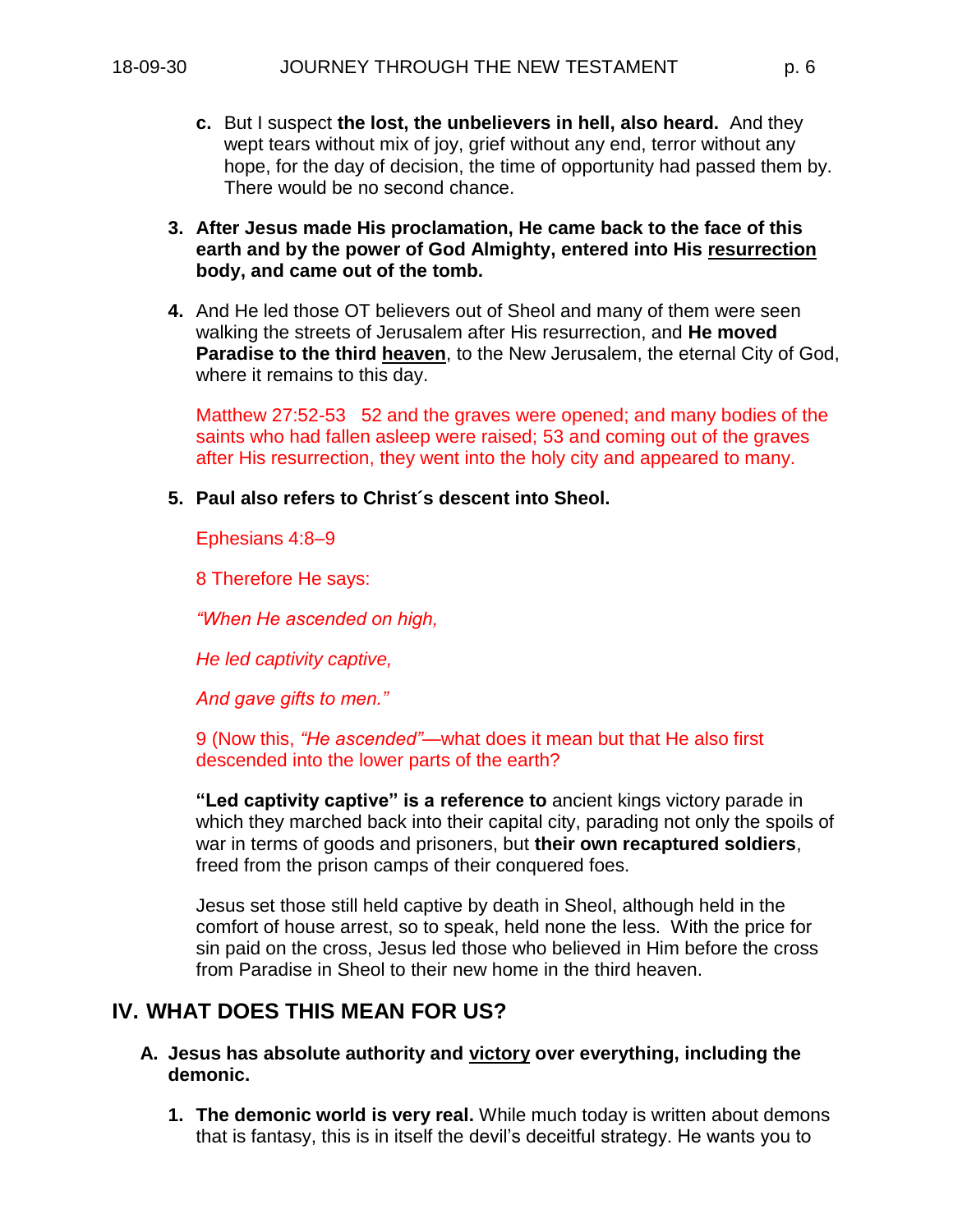think demons are mythological, but they are not! He and the fallen angels are very real!

- **a. Only a portion of the demons were cast to the pit.**
- **b. Others live in the second heaven, the atmosphere or space.**
- **c. They can visit the earth.**
- **d. They can indwell the lost.**
- **e. They can oppress the saved who by certain sins open their lives to their influence** such as through astrology, fortune telling, or channeling.

Deut. 18:9-12 9 "When you come into the land which the LORD your God is giving you, you shall not learn to follow the abominations of those nations. 10 There shall not be found among you *anyone* who makes his son or his daughter pass through the fire, *or one* who practices witchcraft, *or* a soothsayer, or one who interprets omens, or a sorcerer, 11 or one who conjures spells, or a medium, or a spiritist, or one who calls up the dead. 12 For all who do these things *are* an abomination to the LORD, and because of these abominations the LORD your God drives them out from before you.

Do you hear that? God says, "Do not practice witchcraft or sorcery; do not conjure spells, do not use omens, or mediums, or try to contact dead people."

More and more children and teenagers in America are doing these very things. Bookstores have "how to" books and the internet is full of instructions and encouragement to use spells or powers to get your way with someone or something.

There are lots of books, movies, and games that make witchcraft and sorcery look like it's just fun and games. Books like the Harry Potter series. In the book Harry practices witchcraft, only his is called white magic. And Harry's use of witchcraft always turns out good.

But that is not what really happens. Why do you think God warns us in the Bible not to have anything to do with witchcraft and sorcery? Because God knows that the demons use these things to deceive people. And the use of these things opens the door of your life to demonic influence.

When I was a young teen, my friends and I began to play with what we thought was a game. It was called a Ouija Board. It is still sold as a game today, put out by Parker Brothers. But it is not a game! It is also sold online with witchcraft supplies, and it is sometimes called a Witch Board.

My friends and I did not know this. We were not trying to practice witchcraft or sorcery. We were just playing. We would ask the board questions and it would give us answers. And we would laugh and make fun. But then we started to take the answers more seriously. And we started thinking about what the board was saying.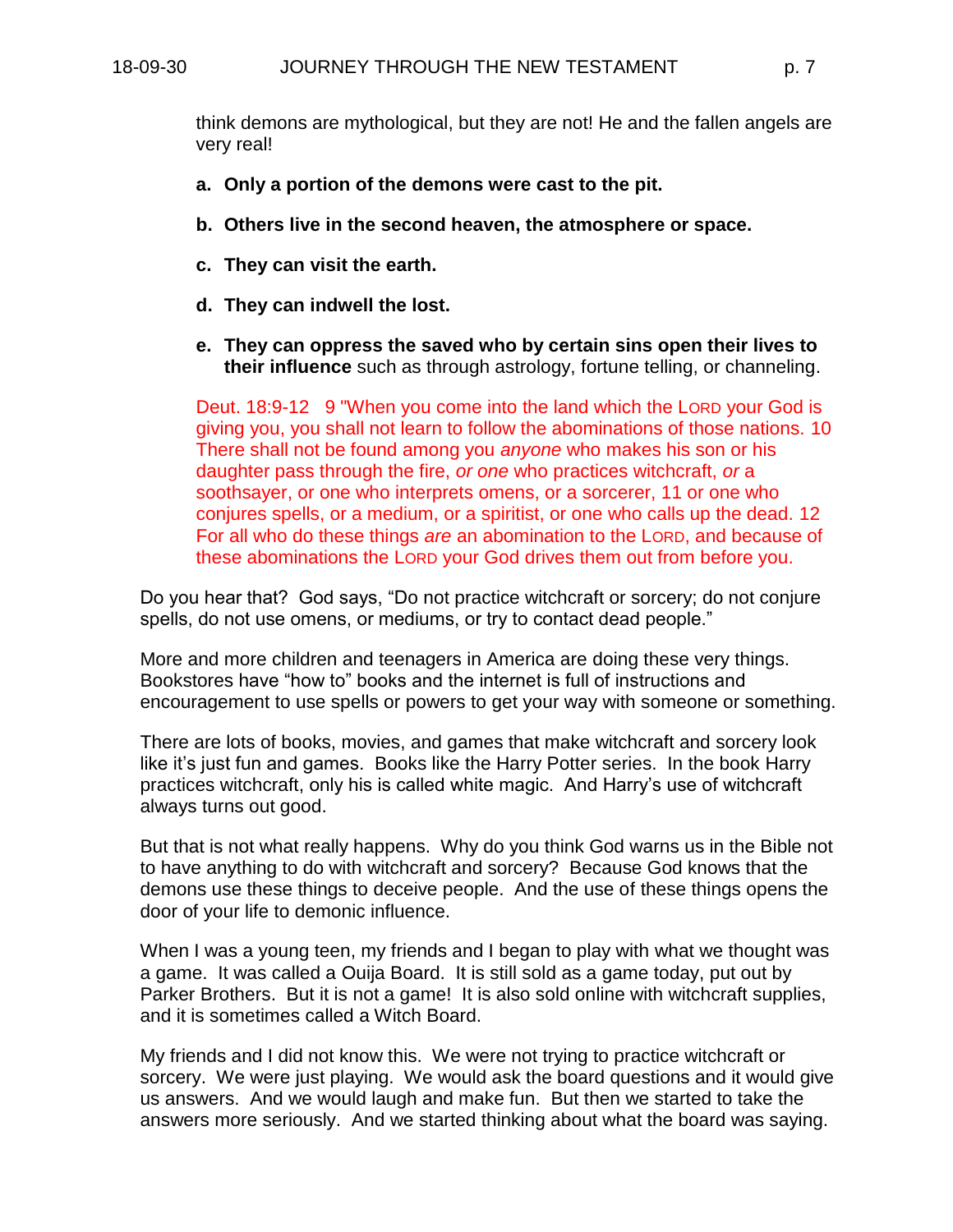And in just a few weeks, after only playing with the board a half dozen times, my friends and I almost got in very serious trouble.

And when God spared us, we put that Ouija Board away and never touched it again. You know, when I was young, no one thought to warn me not to mess with things like that. But I am warning you! I am showing you in God's Word. God says don't. Don't fool around with anything that has to do with witchcraft or sorcery or wizards or spells or fortune telling or mediums – not books, not websites, not games, nothing! It opens the door of your life to allow a very bad influence you do not want to let in.

Now let me repeat.

- 1. The demonic world is very real. BUT
- **2. Jesus is the Lord over them all.**
	- **a. Demons can only do what they have permission to do.**

1 John 4:4 You are of God, little children, and have overcome them, because He who is in you is greater than he who is in the world.

If a believer does not open the door to demonic influence through sin or tampering with some form of the occult, he or she can rest securely in the overcoming power of Christ.

#### **b. The born again believer who is walking faithfully with the Lord has absolutely nothing to fear from demons.**

This is one of many reasons for each of us to be "totally consumed" with Jesus. He is Lord of all. Even the worst that the devil has to offer cannot overcome the wonderful power of our Lord. He is worthy of our worship. He is worthy of our praise. He is worthy of every expression of thanksgiving. He is worthy of our devotion. He is worthy of our service. He is worthy of our committing our entire life to Him.

- **B. The clear pivotal point of eternity for every person is the cross.**
- **C. Jesus' journey between the cross and the resurrection clearly shows us the reality of hell.**
	- **1. His ascension before a great crowd of people also shows us the reality of heaven.**
	- **2. And both leave us with the necessity of decision while there is still opportunity.**

CONCLUSION:

1. Trust Christ.